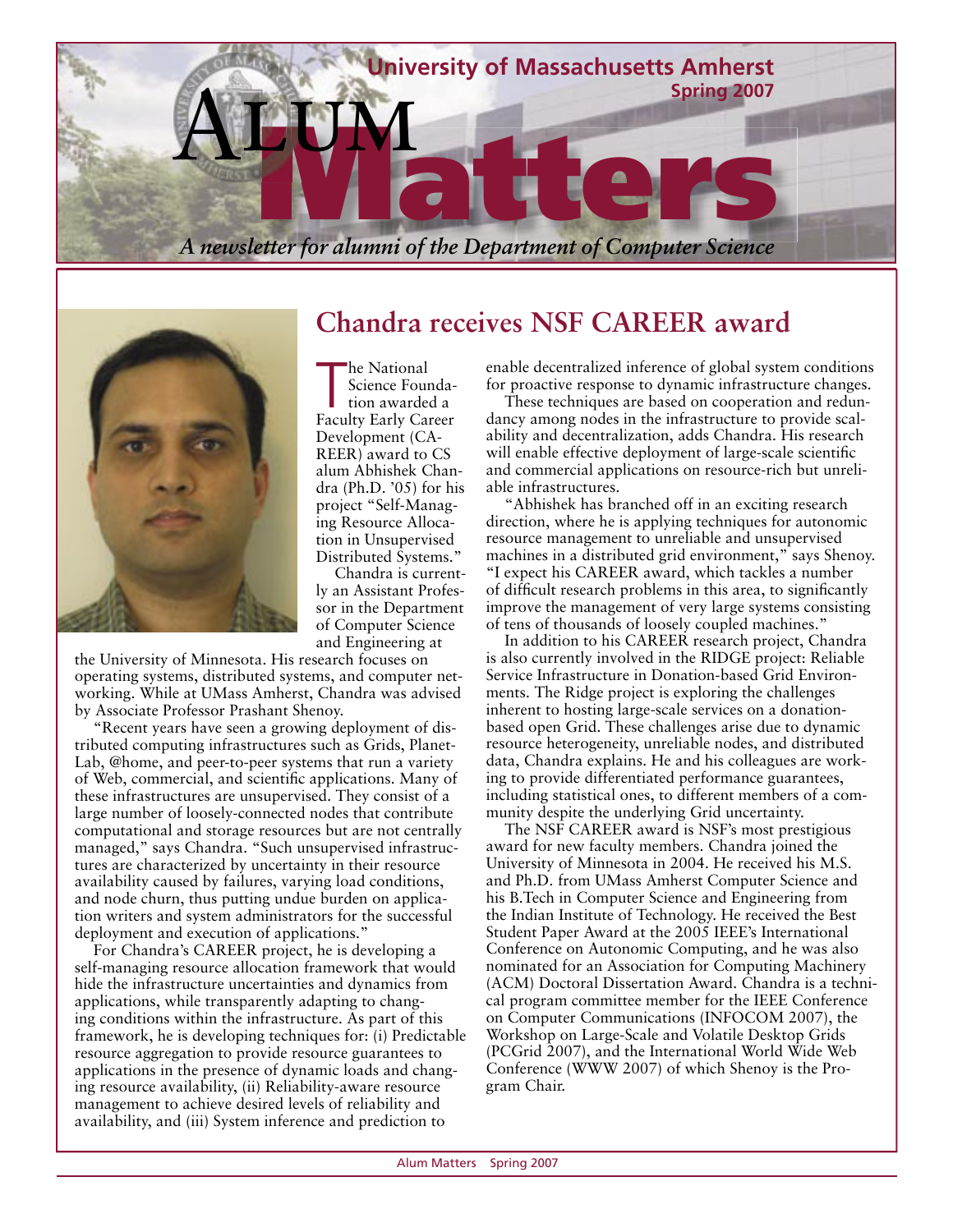### **Alumni Connections**

Two CS alums are among the newest ACM Fellows for 2006: **Alexander Wolf** (Ph.D. '85) and **Bryant York** (Ph.D. '81). The ACM Fellows program recognizes and honors outstanding ACM members for their achievements in computer science and information technology. Wolf, a Professor in the Department of Computing at Imperial College London and affiliated appointments at the University of Colorado at Boulder and the University of Lugano, Switzerland, was recognized for his research in distributed system software engineering and service to the community. York, a Professor in the Computer Science Department at Portland State University was recognized for his leadership in broadening participation in computing.

California Governor Arnold Schwarzenegger announced the appointment of **Debra Richardson** (Ph.D. '81) to the state's Broadband Task Force. The task force brings together public and private stakeholders to remove barriers to broadband access, identify opportunities for increased broadband adoption and enable the creation and deployment of new advanced communication technologies. Richardson is a Professor of Informatics and the Ted and Janice Smith Dean of the Donald Bren School of Information and Computer Sciences at the University of California, Irvine.

The Defense Advanced Research Projects Agency (DARPA) recognized **Tom Wagner** (Ph.D. '00) for his significant achievements during 2006. The award for technical innovations was presented to Wagner at DARPA's second annual awards ceremony in December. Wagner is currently a DARPA Program Manager in the Information Processing Technology Office (IPTO).

CS alums **Claire Cardie** (Ph.D. '94) and **Ellen Riloff** (Ph.D. '94) are collaborating with University of Pittsburgh Associate Professor Janyce Wiebe on a new University Affiliate Center (UAF) funded by the U.S. Department of Homeland Security. Their Center for Extraction and Summarization of Events and Opinions in Text (CERATOPS) is focused on developing accurate and robust techniques for extracting and summarizing information about events and beliefs from free text. Cardie is currently a Professor in the Department of Computer Science at Cornell University and Riloff is an Associate Professor in the School of Computing at the University of Utah.

**Steven P. Levitan** (Ph.D. '84) will serve as general chair of the Design Automation Conference (DAC), the premier educational and networking event for Electronic Design Automation (EDA) and silicon solutions, to be held in June 2007 in San Diego. Levitan is the John A. Jurenko Professor of Computer Engineering in the Department of Electrical and Computer Engineering at the University of Pittsburgh with a joint appointment in the Department of Computer Science.

**Nevio Benvenuto** (Ph.D. '83) authored a new book that outlines the fundamental theory of communication systems. The book, *Communication Systems: Fundamentals and Design Methods,* is published by Wiley Publishing. Benvenuto is currently a professor in electrical engineering at the University of Padova, Italy. Co-authors include Roberto Corvaja, Tomaso Erseghe, and Nicola Laurenti.

## **Homecoming 2007 Celebrate the Ph.D. program's 35th anniversary**

Help us celebrate the 35th Anniversary of the department's Ph.D. program during Homecoming 2007 which will be held on Friday, October 19, 2007. More details will be posted at **www.cs.umass.edu/homecoming2007.**

## **New challenge for Cornell**

#### **Matthew**

**Cornell**, a CS alum (M.S. '92) and department employee for a dozen years, recently left UMass Amherst to pursue a career as a personal pro-



ductivity workflow consultant.

After reading *"Getting Things Done"* by David Allen (given to him by his boss, Associate Professor David Jensen, Director of the Knowledge Discovery Laboratory), Cornell was surprised by his experience of adopting the ideas. He then dedicated himself to becoming a student of time management ideas, and he started teaching the methodology to others. Encouraged by the feedback, he now runs workshops and one-onone coaching at client desk-sides.

Cornell says his clients are "smart, sophisticated workers" who are overloaded with information, communications, and commitments, yet know that they can work much more effectively with less stress. He teaches clients concepts that enable them to stay on top of everything in their work and lives. The surprise, he says, is that this often frees his clients' minds to address the bigger issues, such as focusing on where their research or business should be heading, seeing what new opportunities are ahead, and generally applying their talents and intellects more fully.

He continues to consult on campus, with recent clients including those in Administration and Finance, The Center for Collaborative Adaptive Sensing of the Atmosphere, and the Office of Faculty Development, with whom he is creating a productivity program for pre-tenure faculty. He is also the author of "IdeaMatt" (ideamatt. blogspot.com), a popular blog on personal productivity. His web site is **matthewcornell.org.**